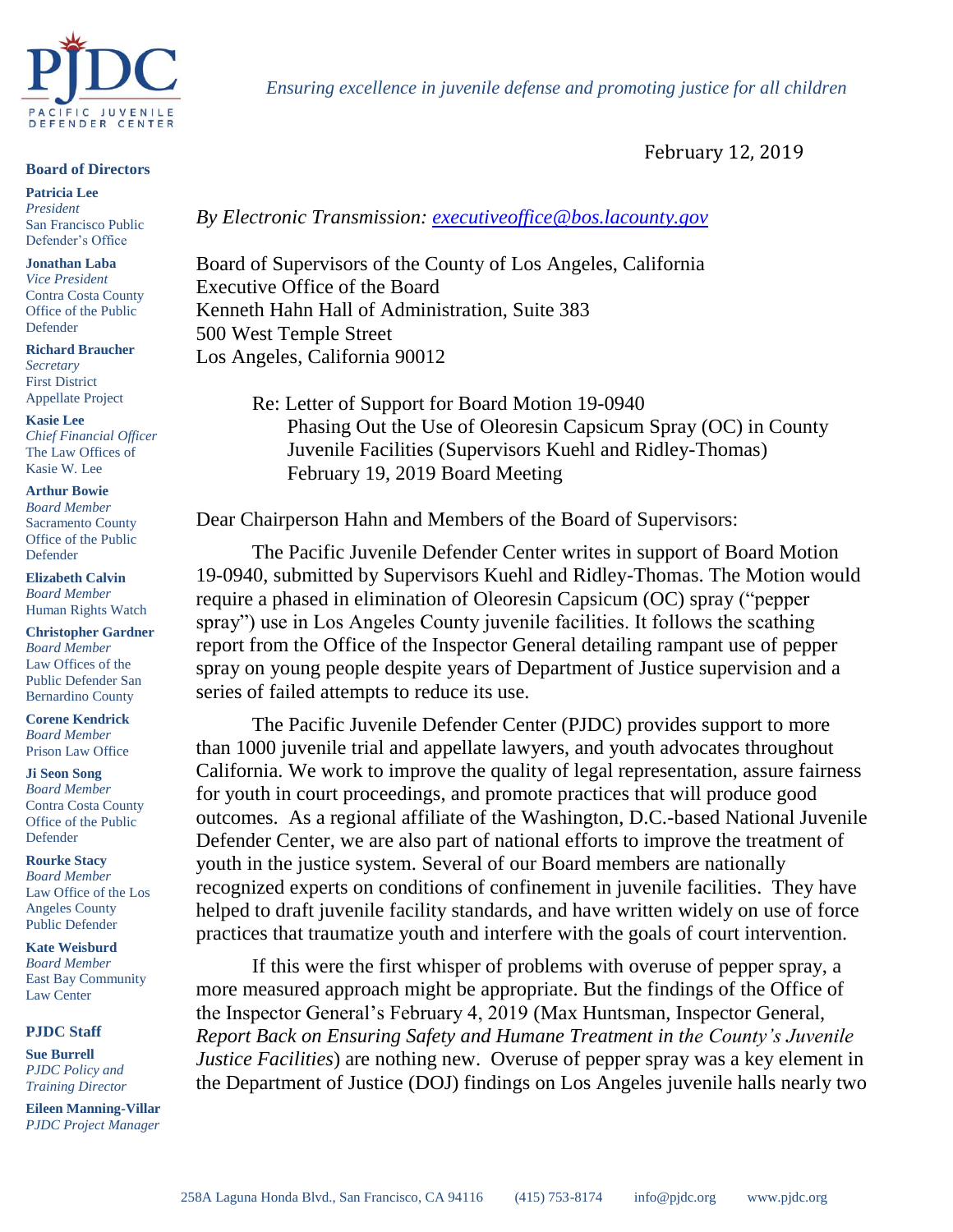decades ago. In a letter detailing findings from an investigation beginning in 2000, DOJ stated that:

We found that staff at the facilities were using Oleoresin Capsicum (OC) spray excessively and without sufficient warning. Staff sprayed youth in situations in which such uses of force were not necessary, including situations that did not present serious threats of bodily harm, circumstances in which youth had already complied with staff's directives, and circumstances in which staff already had control of the youth.

(Letter to Ms. Yvonne B. Burke Chair Los Angeles County Board of Supervisors from Ralph F. Boyd, Assistant Attorney General, "Los Angeles County Juvenile Halls" (Apr. 9, 2003) at pgs. 20-21.)

Disturbingly, the DOJ's 2003 discussion of the inappropriate circumstances in which pepper spray was used back then is almost identical to the Inspector General's list in 2019:

| 2003 DOJ Findings Letter                                                                 | 2019 Report of the Los Angeles OIG                                                                    |
|------------------------------------------------------------------------------------------|-------------------------------------------------------------------------------------------------------|
| Use in situations that did not<br>$\bullet$<br>present serious threats of bodily<br>harm | Use "where there did not appear to<br>$\bullet$<br>be actual or potential threat of harm<br>by youth" |
| Use in circumstances in which<br>youth had already complied with<br>staff's directive    | Use "involving youth who<br>appeared only passively non-<br>compliant"                                |
| Use on suicidal youth or youth with<br>$\bullet$<br>mental health disorders              | Use involving "youth with<br>identified respiratory conditions                                        |
| Use on youth with underlying<br>medical issues such as asthma                            | and youth taking psychotropic<br>medications"                                                         |
| Use without proper prior warnings<br>Use causing harm to youth not                       | Use without proper warnings, and<br>confusion over what constitutes<br>proper warning                 |
| involved in an incident<br>Use followed by inappropriate<br>decontamination              | Use with "unintended OC exposure"<br>$\bullet$<br>of bystanders"                                      |
| (DOJ Apr. 9, 2003 letter to Yvonne B.<br>Burke, <i>supra</i> , pages 21-22)              | Use followed by inappropriate<br>decontamination<br>(Office of the Inspector General's Feb.           |
|                                                                                          | 4, 2019 report, <i>supra</i> , pgs. 6-8.)                                                             |



*Ensuring excellence in juvenile defense and promoting justice for all children*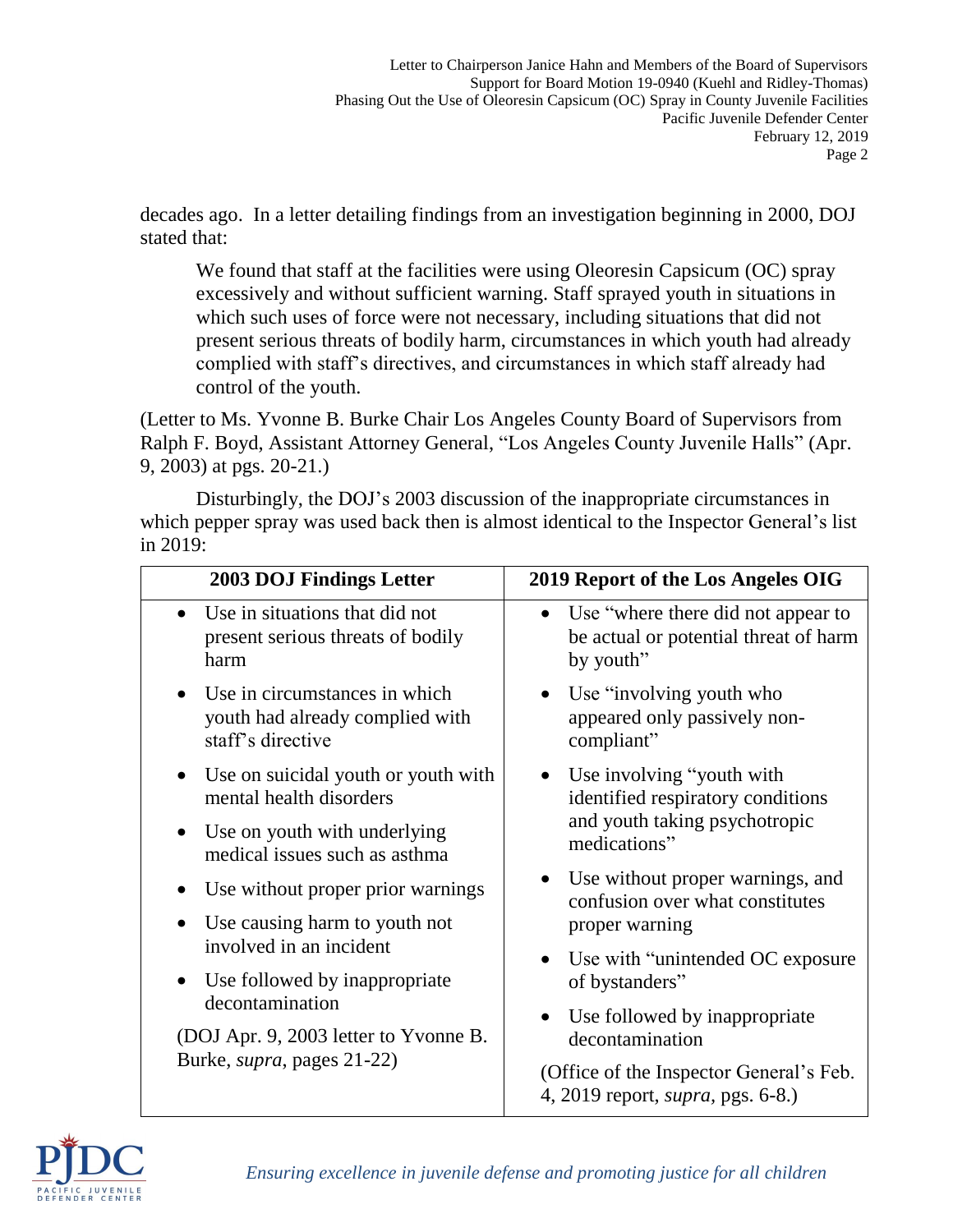Letter to Chairperson Janice Hahn and Members of the Board of Supervisors Support for Board Motion 19-0940 (Kuehl and Ridley-Thomas) Phasing Out the Use of Oleoresin Capsicum (OC) Spray in County Juvenile Facilities Pacific Juvenile Defender Center February 12, 2019 Page 3

On this record, it is clear that whatever the Probation Department has attempted to do to stem the overuse of pepper spray has not worked. The Board Motion charts the most sensible approach in these circumstances.

The reality is that the vast majority of juvenile facilities in the United States do not use pepper spray at all. A national survey by the Council of Juvenile Correctional Administrators (CJCA), found that that only six (12 percent) of the agencies authorize staff to carry chemical sprays in secure facilities, and only 15 (29%) allow the use of chemical sprays. (*Issue Brief: Pepper Spray in Juvenile Facilities*, Council of Correctional Administrators (May 2011).) CJCA also found that only 8 percent of juvenile facilities participating in its CJCA Performance-based Standards program reported any use of pepper spray, and noted that the systems that use pepper spray tend to be systems that have an overall more punitive and adult-correctional approach to managing youth in facilities. Similarly, only 7 percent of youth in juvenile facilities that responded to an OJJDP *Survey of Youth in Residential Placement* said that staff had used pepper spray on them. (Andrea J. Sedlak and Karla S. McPherson, *Conditions of Confinement: Findings from the Survey of Youth in Residential Placement*, OJJDP Bulletin (May 2010).) Although California juvenile facilities are unique in the extent of pepper spray use, Santa Clara, San Francisco, Solano, Marin, and Santa Cruz do not use it at all. And while statewide data is not officially collected, anecdotally, even those counties that allow it seldom actually use it.

While pepper spray may have its place in street law enforcement, it has no place in facilities that, by law, are supposed to provide a "safe and supportive homelike environment." (Welfare and Institutions Code §851.) The Attorney General's Report, *Defending Childhood*, specifically calls for youth in juvenile facilities to receive treatment that is free from the use of coercion, restraints, seclusion, and isolation, and that is designed specifically to promote recovery from the adverse impacts of exposure to violence and trauma on physical, psychological, and psychosocial development, health, and well-being. It also recognizes the importance of restraint and coercion-free institutional practices in assuring a safe workplace for staff. The *Report* calls for juvenile justice systems to "Abandon juvenile justice correctional practices that traumatize children and further reduce their opportunities to become productive members of society." *Defending Childhood, Report of the Attorney General's National Task Force on Children Exposed to Violence* (2012), iii. xvii, 113 (Recommendation 6.2.).

As lawyers and advocates who work with young people on a daily basis, we have first-hand knowledge of the damage done through the use of pepper spray. It creates and "us-versus-them" dynamic with staff that is antithetical to building trust and support. It tells young people who are have already experienced trauma and rejection at every step in

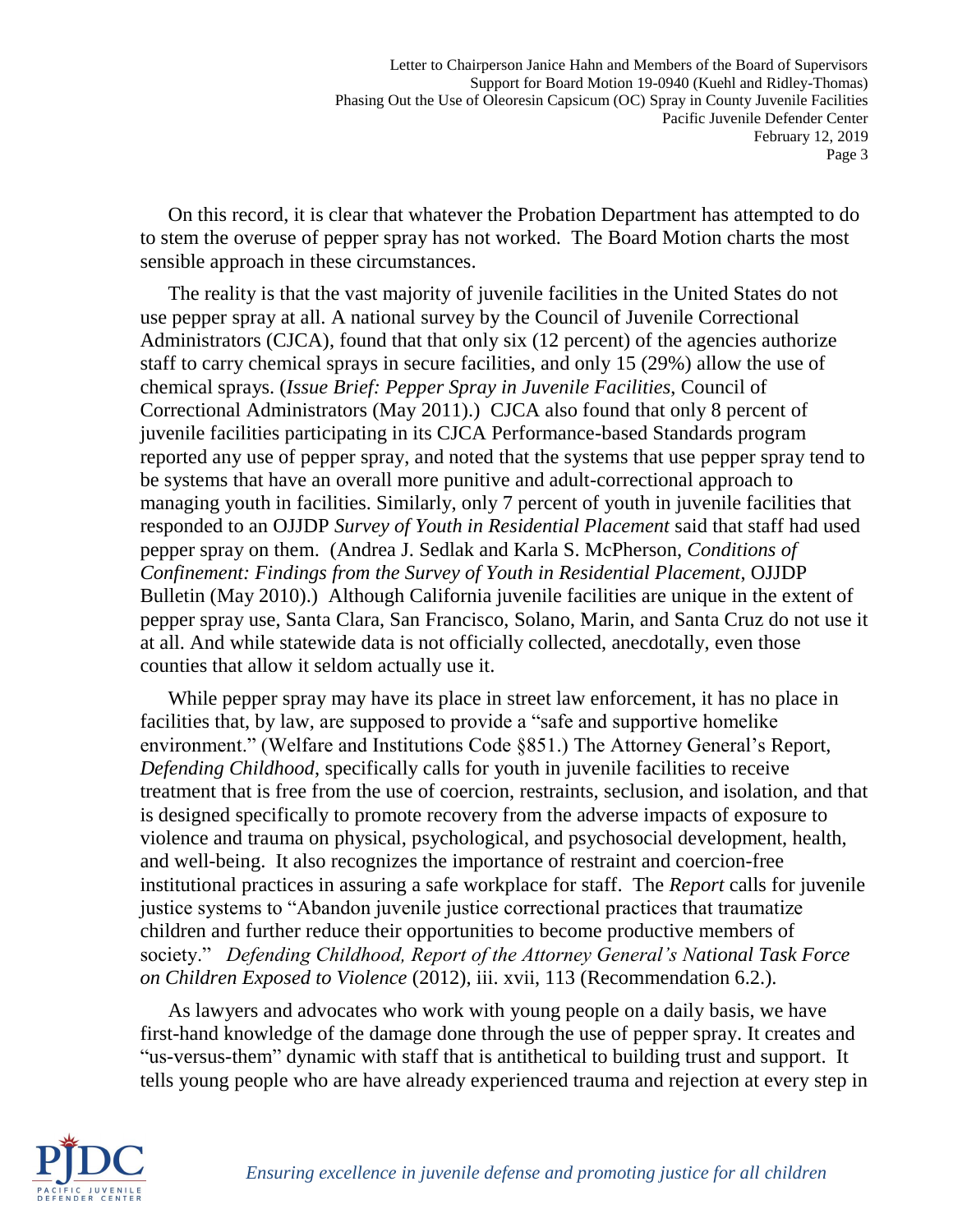Letter to Chairperson Janice Hahn and Members of the Board of Supervisors Support for Board Motion 19-0940 (Kuehl and Ridley-Thomas) Phasing Out the Use of Oleoresin Capsicum (OC) Spray in County Juvenile Facilities Pacific Juvenile Defender Center February 12, 2019 Page 4

their lives, that they are undeserving of humane treatment. And by imposing control by force, it interferes with young people's opportunities to learn how to control their own behavior and to exercise judgment. Eliminating the use of pepper spray is the right thing to do.

In addition, as the national juvenile justice system moves toward more developmentally appropriate care for youth in juvenile facilities, the few systems using pepper spray are going to become even more marginalized and subject to scrutiny through litigation. Los Angeles has been on notice for two decades about misuse of pepper spray in its juvenile facilities and this is a serious legal vulnerability. At the very least there is a danger of individual lawsuits filed on behalf of youth or staff whose underlying asthma, heart condition, mental health issues or other health conditions were exacerbated by exposure to pepper spray.

We agree with and support the Board Motion's proposal (pages 5-6) that elimination of pepper spray be phased in according to a carefully developed plan, rather than requiring an abrupt termination. Even though most of the juvenile facilities in this country do not use pepper spray, staff in Los Angeles juvenile halls have spent their whole career using it, and many believe it is needed for their safety and the safety of young people. The concerns of staff expressed through the OIG Report should be carefully considered and addressed as the transition unfolds. Staff must have, and perceive that they have, the tools needed to safely care for young people in their care

Accordingly, the Department should allocate whatever resources are needed to support staff in the transitional period -- through comprehensive training, learning opportunities, and intensified staffing where needed. It should work with the Council of Juvenile Correctional Administrators and other correctional officials who have transitioned away from pepper spray use. It should also tap two local resources mentioned in the OIG Report and Board Motion – the experienced staff who already have the skills to safely care for youth without pepper spray, and the staff at camp facilities where it is no longer used. The Department should continue to work for implementation of a more positive youth development focused model that moves away from punitive behavior management. It should also strengthen efforts to move youth with serious behavioral and mental health issues – the youth most likely to be sprayed -- out of secure detention.

<sup>/ / / /</sup> / / / /



*Ensuring excellence in juvenile defense and promoting justice for all children*